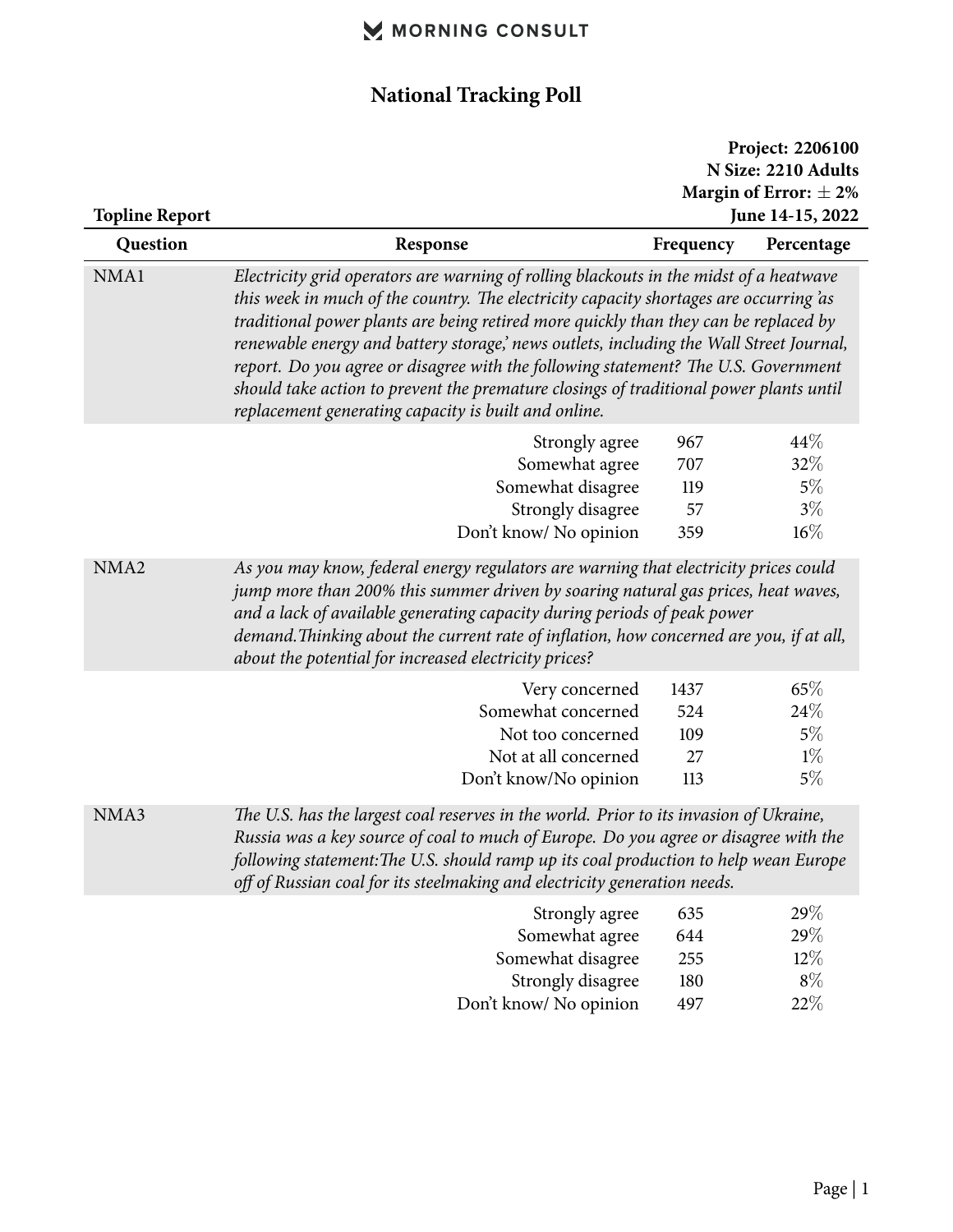### MORNING CONSULT

| Question | Response                                                                                                                                                                                                                                                                                                                                                                                               | Frequency | Percentage |
|----------|--------------------------------------------------------------------------------------------------------------------------------------------------------------------------------------------------------------------------------------------------------------------------------------------------------------------------------------------------------------------------------------------------------|-----------|------------|
| NMA4     | As you may know, before Russia's invasion of Ukraine, Europe was in an energy crisis<br>with high electricity prices and reliability concerns. Since the invasion, the ripple effect<br>on global energy markets has been felt around the world. Do you agree or disagree that<br>the U.S. should change its energy strategy in response to what we have learned from<br>Russia's invasion of Ukraine? |           |            |
|          | Strongly agree                                                                                                                                                                                                                                                                                                                                                                                         | 761       | 34%        |
|          | Somewhat agree                                                                                                                                                                                                                                                                                                                                                                                         | 793       | 36%        |
|          | Somewhat disagree                                                                                                                                                                                                                                                                                                                                                                                      | 143       | $6\%$      |
|          | Strongly disagree                                                                                                                                                                                                                                                                                                                                                                                      | 63        | $3\%$      |
|          | Don't know/No opinion                                                                                                                                                                                                                                                                                                                                                                                  | 450       | 20%        |
| NMA5     | You mentioned the U.S. should change its energy strategy in response to what we<br>learned from Russia's invasion in Ukraine.Some \$e://Field/NMA_RAND1Others<br>\$e://Field/NMA_RAND2Which of the following comes closest to your opinion, even if<br>neither is exactly correct? ( $N=1,554$ )                                                                                                       |           |            |
|          | The U.S. should accelerate the phase out of fossil fuels to<br>ensure all renewable energy like wind and solar is used<br>to generate electricity.                                                                                                                                                                                                                                                     | 465       | $30\%$     |
|          | The U.S. should maintain a mix of all fuels to ensure<br>reliability when weather dependent renewables cannot<br>be counted on to generate electricity.                                                                                                                                                                                                                                                | 975       | 63\%       |
|          | Don't know/No opinion                                                                                                                                                                                                                                                                                                                                                                                  | 115       | 7%         |

*Note:* Group proportions may total to larger than one-hundred percent due to rounding. All statistics are calculated for registered voters with demographic post-stratification weights applied.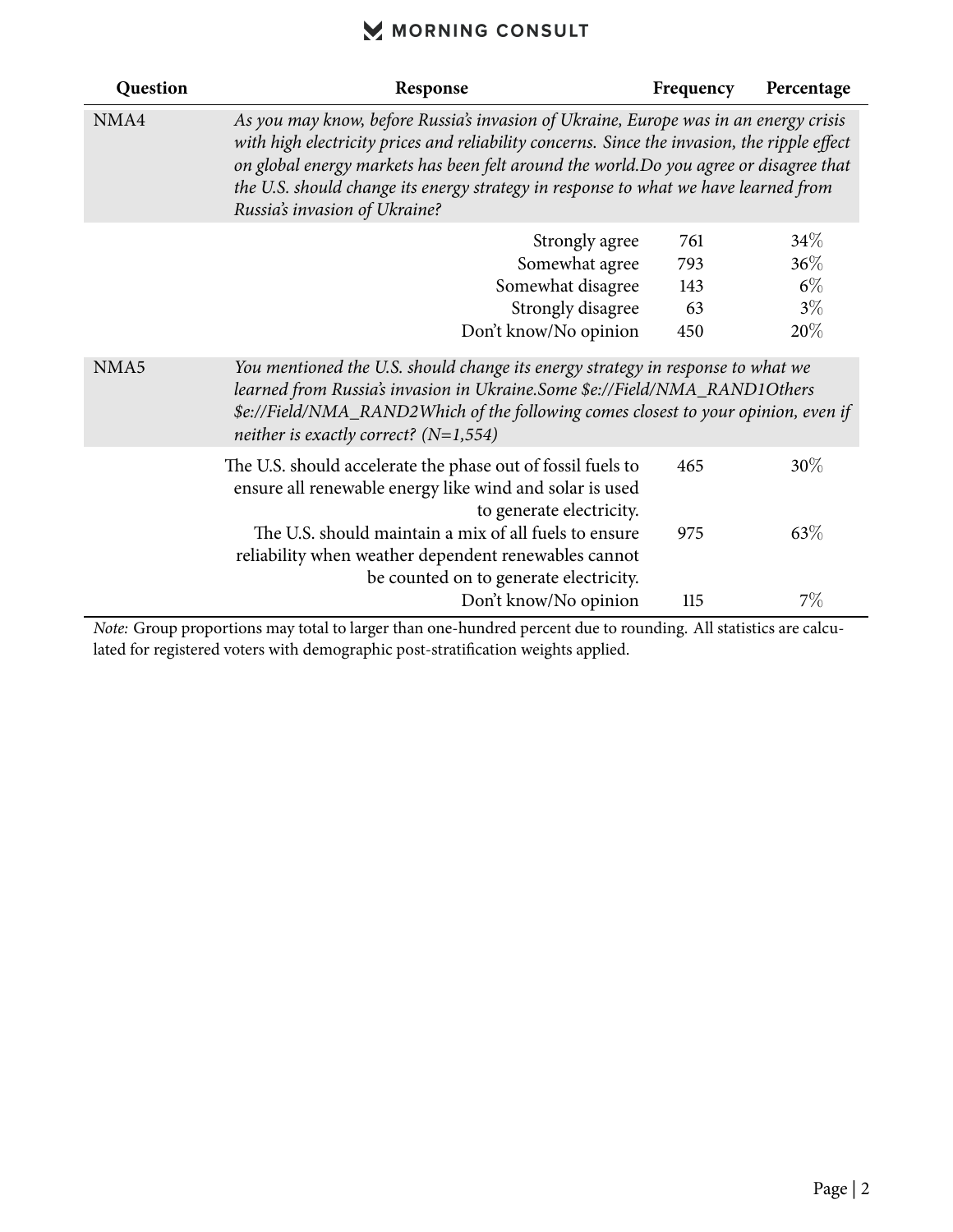# **Respondent Demographics Summary**

| Demographic       | Group                                                                                                                                                            | Frequency                                      | Percentage                                   |
|-------------------|------------------------------------------------------------------------------------------------------------------------------------------------------------------|------------------------------------------------|----------------------------------------------|
| xdemAll           | Adults                                                                                                                                                           | 2210                                           | 100%                                         |
| xdemGender        | Gender: Male<br>Gender: Female<br>$\overline{N}$                                                                                                                 | 1067<br>1143<br>2210                           | 48\%<br>52%                                  |
| age               | Age: 18-34<br>Age: 35-44<br>Age: 45-64<br>Age: 65+<br>$\boldsymbol{N}$                                                                                           | 658<br>359<br>754<br>438<br>2210               | $30\%$<br>$16\%$<br>34%<br>20%               |
| demAgeGeneration  | GenZers: 1997-2012<br>Millennials: 1981-1996<br>GenXers: 1965-1980<br>Baby Boomers: 1946-1964<br>$\boldsymbol{N}$                                                | 308<br>616<br>573<br>656<br>2152               | 14%<br>28\%<br>$26\%$<br>30%                 |
| xpid <sub>3</sub> | PID: Dem (no lean)<br>PID: Ind (no lean)<br>PID: Rep (no lean)<br>$\overline{N}$                                                                                 | 754<br>772<br>684<br>2210                      | 34%<br>35%<br>31%                            |
| xpidGender        | PID/Gender: Dem Men<br>PID/Gender: Dem Women<br>PID/Gender: Ind Men<br>PID/Gender: Ind Women<br>PID/Gender: Rep Men<br>PID/Gender: Rep Women<br>$\boldsymbol{N}$ | 352<br>402<br>399<br>373<br>316<br>368<br>2210 | $16\%$<br>18%<br>18%<br>17%<br>$14\%$<br>17% |
| xdemIdeo3         | Ideo: Liberal (1-3)<br>Ideo: Moderate (4)<br>Ideo: Conservative (5-7)<br>$\boldsymbol{N}$                                                                        | 606<br>633<br>723<br>1961                      | 27%<br>29%<br>33\%                           |
| xeduc3            | Educ: < College<br>Educ: Bachelors degree<br>Educ: Post-grad<br>$\boldsymbol{N}$                                                                                 | 1519<br>446<br>245<br>2210                     | 69%<br>20%<br>11%                            |

#### **Summary Statistics of Survey Respondent Demographics**

Continued on next page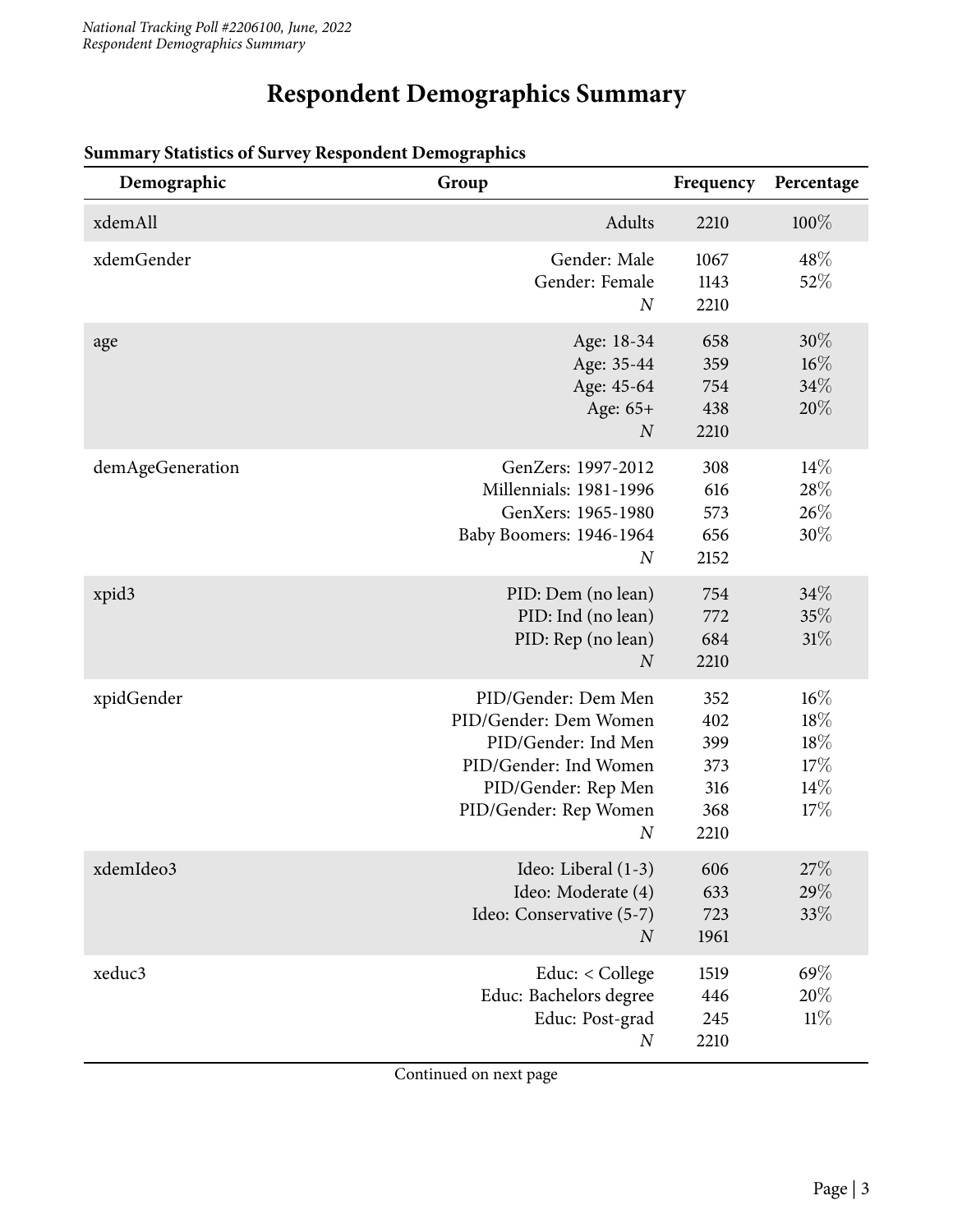| Demographic    | Group                                                                                                                                                                                             | Frequency                                                   | Percentage                                                        |
|----------------|---------------------------------------------------------------------------------------------------------------------------------------------------------------------------------------------------|-------------------------------------------------------------|-------------------------------------------------------------------|
| xdemInc3       | Income: Under 50k<br>Income: 50k-100k<br>Income: 100k+<br>$\overline{N}$                                                                                                                          | 1149<br>723<br>337<br>2210                                  | 52%<br>33%<br>15%                                                 |
| xdemWhite      | Ethnicity: White                                                                                                                                                                                  | 1730                                                        | 78%                                                               |
| xdemHispBin    | Ethnicity: Hispanic                                                                                                                                                                               | 351                                                         | $16\%$                                                            |
| demBlackBin    | Ethnicity: Black                                                                                                                                                                                  | 276                                                         | $12\%$                                                            |
| demRaceOther   | Ethnicity: Other                                                                                                                                                                                  | 205                                                         | $9\%$                                                             |
| xdemReligion   | All Christian<br>All Non-Christian<br>Atheist<br>Agnostic/Nothing in particular<br>Something Else<br>$\boldsymbol{N}$                                                                             | 1012<br>95<br>124<br>574<br>405<br>2210                     | 46%<br>$4\%$<br>$6\%$<br>26%<br>18%                               |
| xdemReligOther | Religious Non-Protestant/Catholic                                                                                                                                                                 | 116                                                         | $5\%$                                                             |
| xdemEvang      | Evangelical<br>Non-Evangelical<br>$\boldsymbol{N}$                                                                                                                                                | 595<br>791<br>1387                                          | 27%<br>36%                                                        |
| xdemUsr        | Community: Urban<br>Community: Suburban<br>Community: Rural<br>$\boldsymbol{N}$                                                                                                                   | 537<br>1032<br>641<br>2210                                  | 24\%<br>47%<br>29%                                                |
| xdemEmploy     | <b>Employ: Private Sector</b><br><b>Employ: Government</b><br>Employ: Self-Employed<br>Employ: Homemaker<br>Employ: Student<br>Employ: Retired<br>Employ: Unemployed<br>Employ: Other<br>$\cal N$ | 731<br>129<br>206<br>174<br>85<br>463<br>241<br>181<br>2210 | 33%<br>$6\%$<br>$9\%$<br>$8\%$<br>$4\%$<br>$21\%$<br>11%<br>$8\%$ |
| xdemMilHH1     | Military HH: Yes<br>Military HH: No<br>$\boldsymbol{N}$                                                                                                                                           | 318<br>1892<br>2210                                         | 14%<br>86%                                                        |

#### **Summary Statistics of Survey Respondent Demographics**

Continued on next page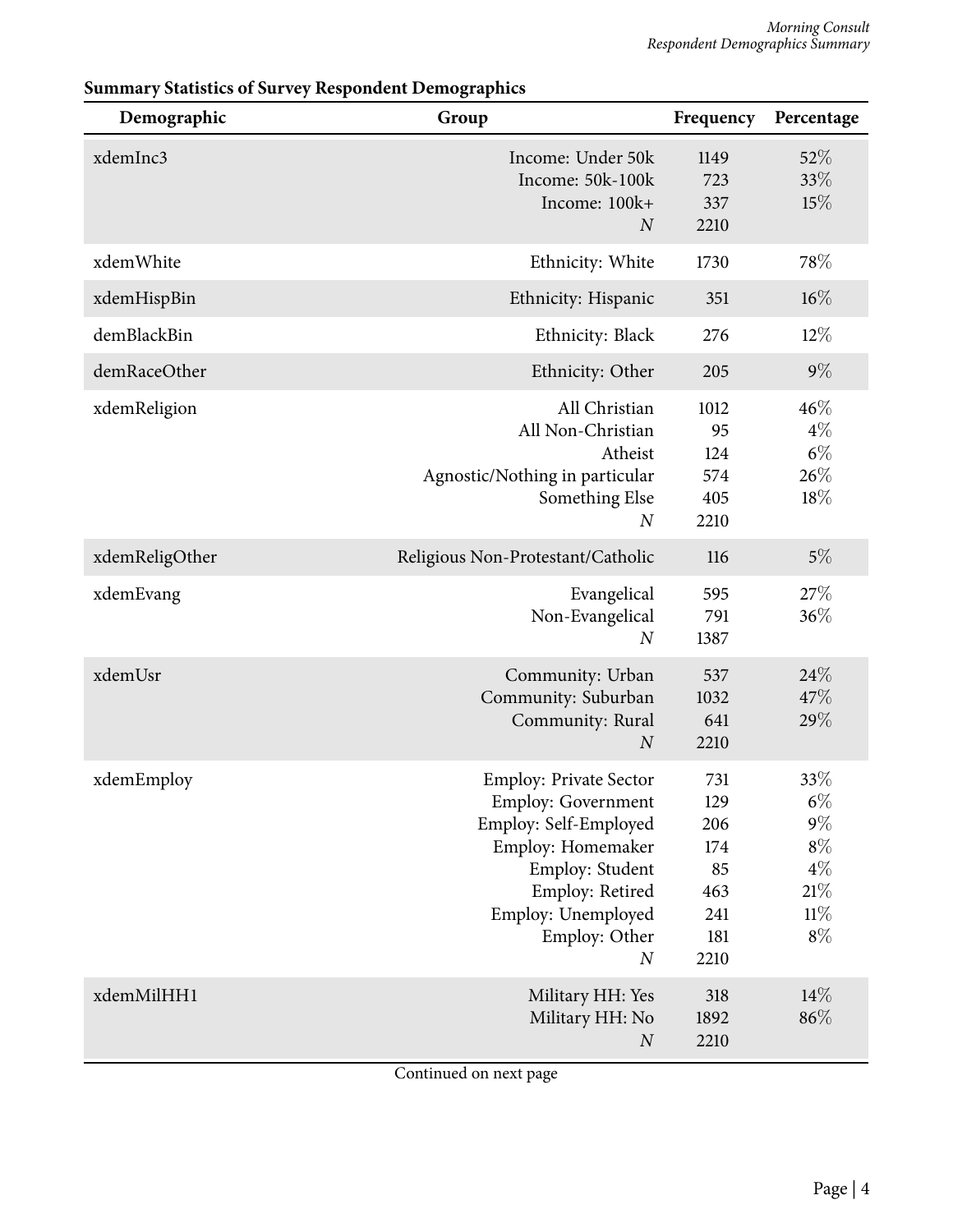| Demographic       | Group                                                                                                                                                                                                                  | Frequency                                                    | Percentage                                                       |
|-------------------|------------------------------------------------------------------------------------------------------------------------------------------------------------------------------------------------------------------------|--------------------------------------------------------------|------------------------------------------------------------------|
| xnrl              | RD/WT: Right Direction<br>RD/WT: Wrong Track<br>$\boldsymbol{N}$                                                                                                                                                       | 568<br>1642<br>2210                                          | 26%<br>74%                                                       |
| xdemBidenApprove  | Biden Job Approve<br>Biden Job Disapprove<br>$\boldsymbol{N}$                                                                                                                                                          | 828<br>1259<br>2087                                          | 37\%<br>57%                                                      |
| xdemBidenApprove2 | <b>Biden Job Strongly Approve</b><br>Biden Job Somewhat Approve<br>Biden Job Somewhat Disapprove<br><b>Biden Job Strongly Disapprove</b><br>$\boldsymbol{N}$                                                           | 357<br>471<br>401<br>858<br>2087                             | $16\%$<br>21%<br>18%<br>39%                                      |
| xdemBidenFav      | Favorable of Biden<br>Unfavorable of Biden<br>$\boldsymbol{N}$                                                                                                                                                         | 903<br>1194<br>2097                                          | 41%<br>54%                                                       |
| xdemBidenFavFull  | Very Favorable of Biden<br>Somewhat Favorable of Biden<br>Somewhat Unfavorable of Biden<br>Very Unfavorable of Biden<br>$\boldsymbol{N}$                                                                               | 419<br>484<br>307<br>887<br>2097                             | 19%<br>22%<br>14%<br>40%                                         |
| xnr3              | #1 Issue: Economy<br>#1 Issue: Security<br>#1 Issue: Health Care<br>#1 Issue: Medicare / Social Security<br>#1 Issue: Women's Issues<br>#1 Issue: Education<br>#1 Issue: Energy<br>#1 Issue: Other<br>$\boldsymbol{N}$ | 924<br>244<br>177<br>200<br>178<br>104<br>203<br>181<br>2210 | 42%<br>11%<br>$8\%$<br>$9\%$<br>$8\%$<br>$5\%$<br>$9\%$<br>$8\%$ |
| xsubVote20O       | 2020 Vote: Joe Biden<br>2020 Vote: Donald Trump<br>2020 Vote: Other<br>2020 Vote: Didn't Vote<br>$\boldsymbol{N}$                                                                                                      | 910<br>734<br>86<br>480<br>2210                              | 41\%<br>33%<br>$4\%$<br>22%                                      |
| xsubVote18O       | 2018 House Vote: Democrat<br>2018 House Vote: Republican<br>2018 House Vote: Someone else<br>$\boldsymbol{N}$                                                                                                          | 741<br>606<br>76<br>1423                                     | 34\%<br>27%<br>$3\%$                                             |

#### **Summary Statistics of Survey Respondent Demographics**

Continued on next page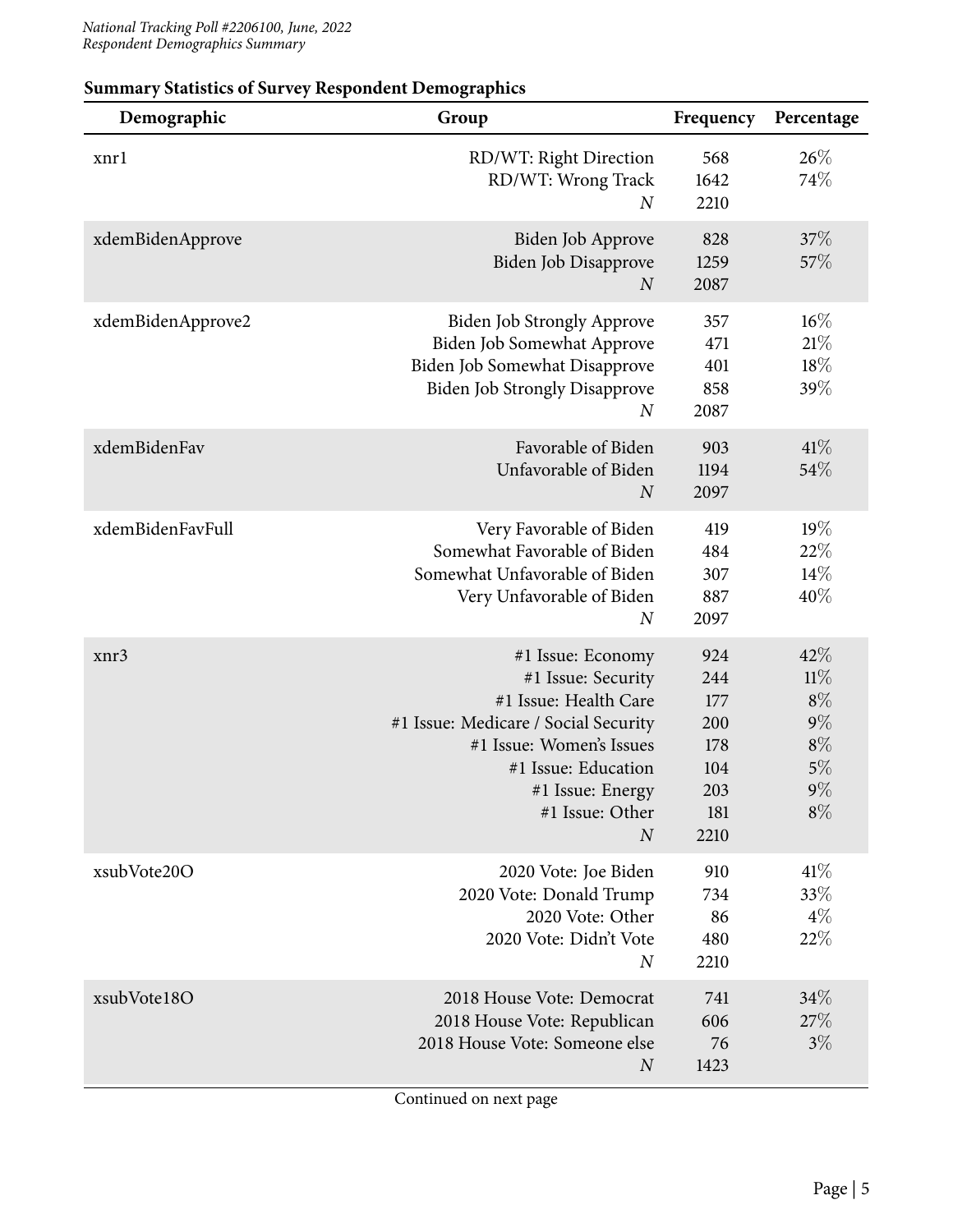| Demographic | Group                                                                                                                 | Frequency                        | Percentage                     |
|-------------|-----------------------------------------------------------------------------------------------------------------------|----------------------------------|--------------------------------|
| xsubVote16O | 2016 Vote: Hillary Clinton<br>2016 Vote: Donald Trump<br>2016 Vote: Other<br>2016 Vote: Didn't Vote<br>$\overline{N}$ | 675<br>688<br>117<br>722<br>2201 | 31%<br>$31\%$<br>$5\%$<br>33\% |
| xsubVote14O | Voted in 2014: Yes<br>Voted in 2014: No<br>$\overline{N}$                                                             | 1244<br>966<br>2210              | $56\%$<br>44%                  |
| xreg4       | 4-Region: Northeast<br>4-Region: Midwest<br>4-Region: South<br>4-Region: West<br>$\boldsymbol{N}$                     | 395<br>464<br>828<br>522<br>2210 | 18\%<br>21%<br>37\%<br>24\%    |

#### **Summary Statistics of Survey Respondent Demographics**

*Note:* Group proportions may total to larger than one-hundred percent due to rounding. All statistics are calculated with demographic post-stratification weights applied.